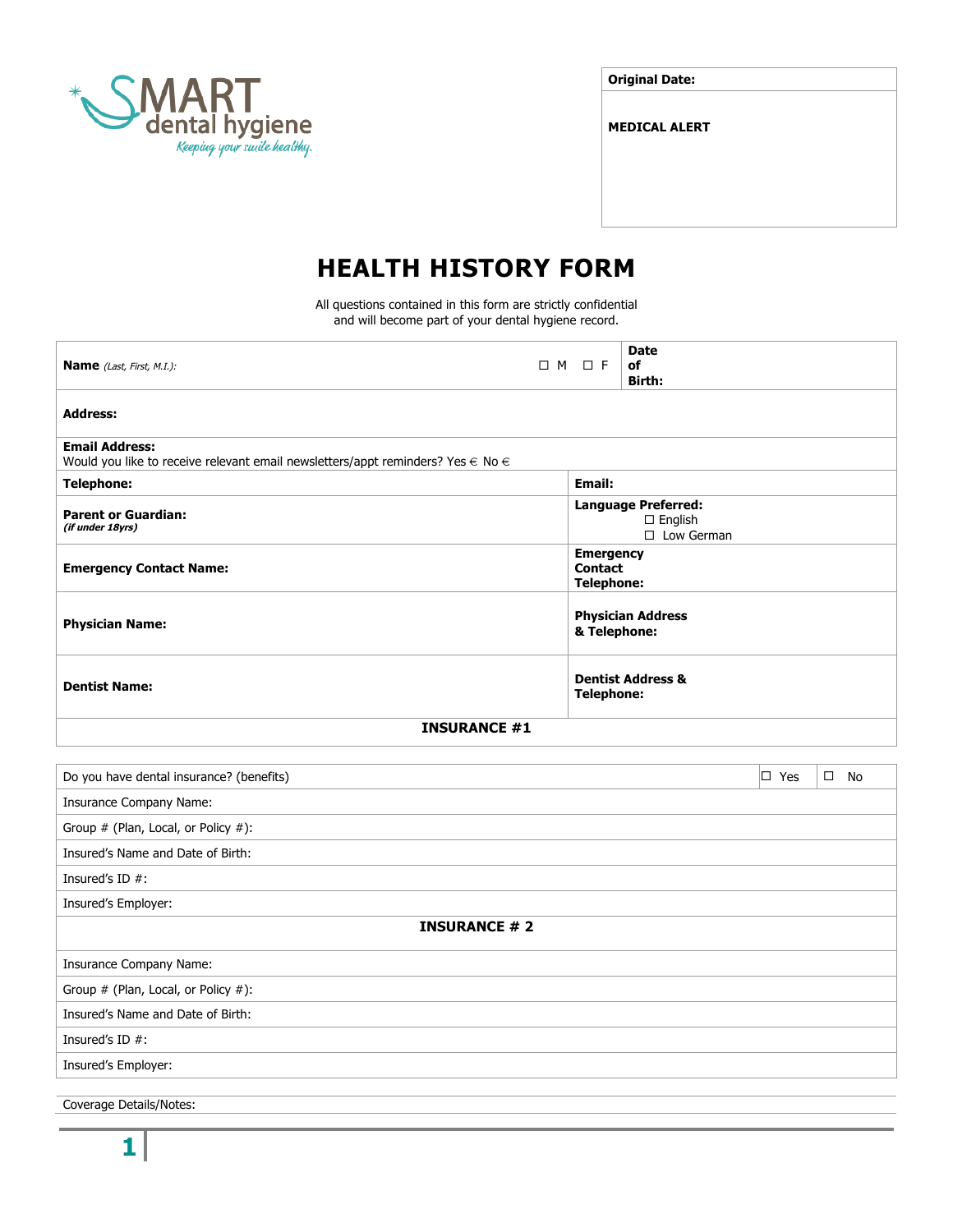| <b>HEALTH HISTORY</b>                                                              |                                                                                                                                                                                                                                                                                                                                                                                                                                                                                                                                                                |                                                                         |                                                                                  |                      |                                                      |                |           |  |
|------------------------------------------------------------------------------------|----------------------------------------------------------------------------------------------------------------------------------------------------------------------------------------------------------------------------------------------------------------------------------------------------------------------------------------------------------------------------------------------------------------------------------------------------------------------------------------------------------------------------------------------------------------|-------------------------------------------------------------------------|----------------------------------------------------------------------------------|----------------------|------------------------------------------------------|----------------|-----------|--|
| Do you consider<br>yourself to be in<br>good health?                               |                                                                                                                                                                                                                                                                                                                                                                                                                                                                                                                                                                | $\Box$ Yes<br>$\Box$ No                                                 | Has there been a<br>change in your health<br>in the last year?                   | $\Box$ Yes $\Box$ No | Are you being<br>treated for a medical<br>condition? | $\Box$ Yes     | $\Box$ No |  |
|                                                                                    | <b>Condition</b><br><b>Drug</b><br><b>Dosage</b><br>Are you taking any                                                                                                                                                                                                                                                                                                                                                                                                                                                                                         |                                                                         |                                                                                  |                      | <b>Frequency</b>                                     |                |           |  |
| medications,<br>inhalers, vitamins or                                              |                                                                                                                                                                                                                                                                                                                                                                                                                                                                                                                                                                |                                                                         |                                                                                  |                      |                                                      |                |           |  |
| supplements?                                                                       |                                                                                                                                                                                                                                                                                                                                                                                                                                                                                                                                                                |                                                                         |                                                                                  |                      |                                                      |                |           |  |
| $\Box$ Yes                                                                         | $\square$ No                                                                                                                                                                                                                                                                                                                                                                                                                                                                                                                                                   |                                                                         |                                                                                  |                      |                                                      |                |           |  |
| When was your last medical visit?                                                  |                                                                                                                                                                                                                                                                                                                                                                                                                                                                                                                                                                |                                                                         |                                                                                  |                      |                                                      |                |           |  |
| Have you had any surgeries?                                                        |                                                                                                                                                                                                                                                                                                                                                                                                                                                                                                                                                                |                                                                         |                                                                                  |                      |                                                      |                |           |  |
| Year                                                                               | Reason                                                                                                                                                                                                                                                                                                                                                                                                                                                                                                                                                         |                                                                         |                                                                                  |                      |                                                      |                |           |  |
|                                                                                    |                                                                                                                                                                                                                                                                                                                                                                                                                                                                                                                                                                |                                                                         |                                                                                  |                      |                                                      |                |           |  |
| <b>Other hospitalizations:</b>                                                     |                                                                                                                                                                                                                                                                                                                                                                                                                                                                                                                                                                |                                                                         |                                                                                  |                      |                                                      |                |           |  |
| Year                                                                               | Reason                                                                                                                                                                                                                                                                                                                                                                                                                                                                                                                                                         |                                                                         |                                                                                  |                      |                                                      |                |           |  |
| Do you have any allergies? List all:                                               |                                                                                                                                                                                                                                                                                                                                                                                                                                                                                                                                                                |                                                                         |                                                                                  |                      |                                                      | □ Yes          | □<br>No   |  |
|                                                                                    |                                                                                                                                                                                                                                                                                                                                                                                                                                                                                                                                                                | (medications, foods, environment, rubber/latex)                         |                                                                                  |                      |                                                      |                |           |  |
| Are you on a special diet?                                                         |                                                                                                                                                                                                                                                                                                                                                                                                                                                                                                                                                                |                                                                         |                                                                                  |                      |                                                      | $\square$ Yes  | □<br>No   |  |
|                                                                                    | Do you use tobacco products? What kind:<br>□ Yes<br>No<br>□                                                                                                                                                                                                                                                                                                                                                                                                                                                                                                    |                                                                         |                                                                                  |                      |                                                      |                |           |  |
|                                                                                    |                                                                                                                                                                                                                                                                                                                                                                                                                                                                                                                                                                | If yes, are you interested in quitting?                                 |                                                                                  |                      |                                                      | □ Yes          | No<br>□   |  |
| DO YOU HAVE OR HAVE YOU HAD ANY OF THE FOLLOWING CONDITIONS, DISEASES OR PROBLEMS: |                                                                                                                                                                                                                                                                                                                                                                                                                                                                                                                                                                |                                                                         |                                                                                  |                      |                                                      |                |           |  |
|                                                                                    | Cardiovascular disease (Check all that apply):<br><b>HEART</b><br>Heart Trouble/ Heart Attack/ Coronary Insufficiency<br>€<br>High or Low Blood Pressure/ Heart Surgery/ Coronary Occlusion<br>€<br>Heart Murmur/ Irregular Heart Beat/ Coronary Angioplasty/Stent<br>€<br>Mitro Valve Prolapse/ Stroke/ Arteriosclerosis<br>€<br>Congenital Heart Defect/ Congestive Heart Failure/ Rheumatic Fever/ Scarlet Fever<br>€<br>€<br>Chest Pain, Angina, Other:<br>Cardiac Pacemaker<br>€<br>€<br>Shortness of Breath/Requires extra Pillows for sleeping at night |                                                                         |                                                                                  |                      |                                                      |                |           |  |
| <b>LUNGS</b>                                                                       |                                                                                                                                                                                                                                                                                                                                                                                                                                                                                                                                                                |                                                                         | Respiratory conditions such as asthma, tuberculosis, emphysema, persistent cough |                      |                                                      | □ Yes          | □<br>No   |  |
| <b>BLOOD</b>                                                                       |                                                                                                                                                                                                                                                                                                                                                                                                                                                                                                                                                                |                                                                         | Abnormal bleeding, blood disorders/anemia/hemophilia                             |                      |                                                      | $\in$ Yes      | No<br>€   |  |
|                                                                                    | HIV, AIDS or other sexually transmitted infection (chlamydia, gonorrhea, syphilis)                                                                                                                                                                                                                                                                                                                                                                                                                                                                             |                                                                         |                                                                                  |                      |                                                      | $\epsilon$ Yes | €<br>No   |  |
|                                                                                    | Alcohol or drug dependency<br>$\epsilon$ Yes<br>No<br>€                                                                                                                                                                                                                                                                                                                                                                                                                                                                                                        |                                                                         |                                                                                  |                      |                                                      |                |           |  |
|                                                                                    | Herpes (cold sores)<br>€ Yes<br>No<br>€                                                                                                                                                                                                                                                                                                                                                                                                                                                                                                                        |                                                                         |                                                                                  |                      |                                                      |                |           |  |
| <b>NERVES</b>                                                                      | Fainting, dizzy spells<br>$\square$ Yes<br>No<br>□                                                                                                                                                                                                                                                                                                                                                                                                                                                                                                             |                                                                         |                                                                                  |                      |                                                      |                |           |  |
|                                                                                    |                                                                                                                                                                                                                                                                                                                                                                                                                                                                                                                                                                | Psychiatric or mental health condition<br>$\square$ Yes<br>$\Box$<br>No |                                                                                  |                      |                                                      |                |           |  |
|                                                                                    | $\square$ Yes<br>□<br>No<br>Epilepsy, seizures, or convulsions                                                                                                                                                                                                                                                                                                                                                                                                                                                                                                 |                                                                         |                                                                                  |                      |                                                      |                |           |  |
| <b>ENDOCRINE</b>                                                                   | Diabetes: Type I or Type II<br>$\square$ Yes<br>$\Box$<br>No                                                                                                                                                                                                                                                                                                                                                                                                                                                                                                   |                                                                         |                                                                                  |                      |                                                      |                |           |  |
|                                                                                    | Hypoglycemia (low blood sugar)<br>$\square$ Yes<br>No<br>$\Box$                                                                                                                                                                                                                                                                                                                                                                                                                                                                                                |                                                                         |                                                                                  |                      |                                                      |                |           |  |
|                                                                                    | Hypothyroid, hyperthyroid, goiter, thyroid removed<br>$\square$ Yes<br>$\Box$<br>No                                                                                                                                                                                                                                                                                                                                                                                                                                                                            |                                                                         |                                                                                  |                      |                                                      |                |           |  |

# **2**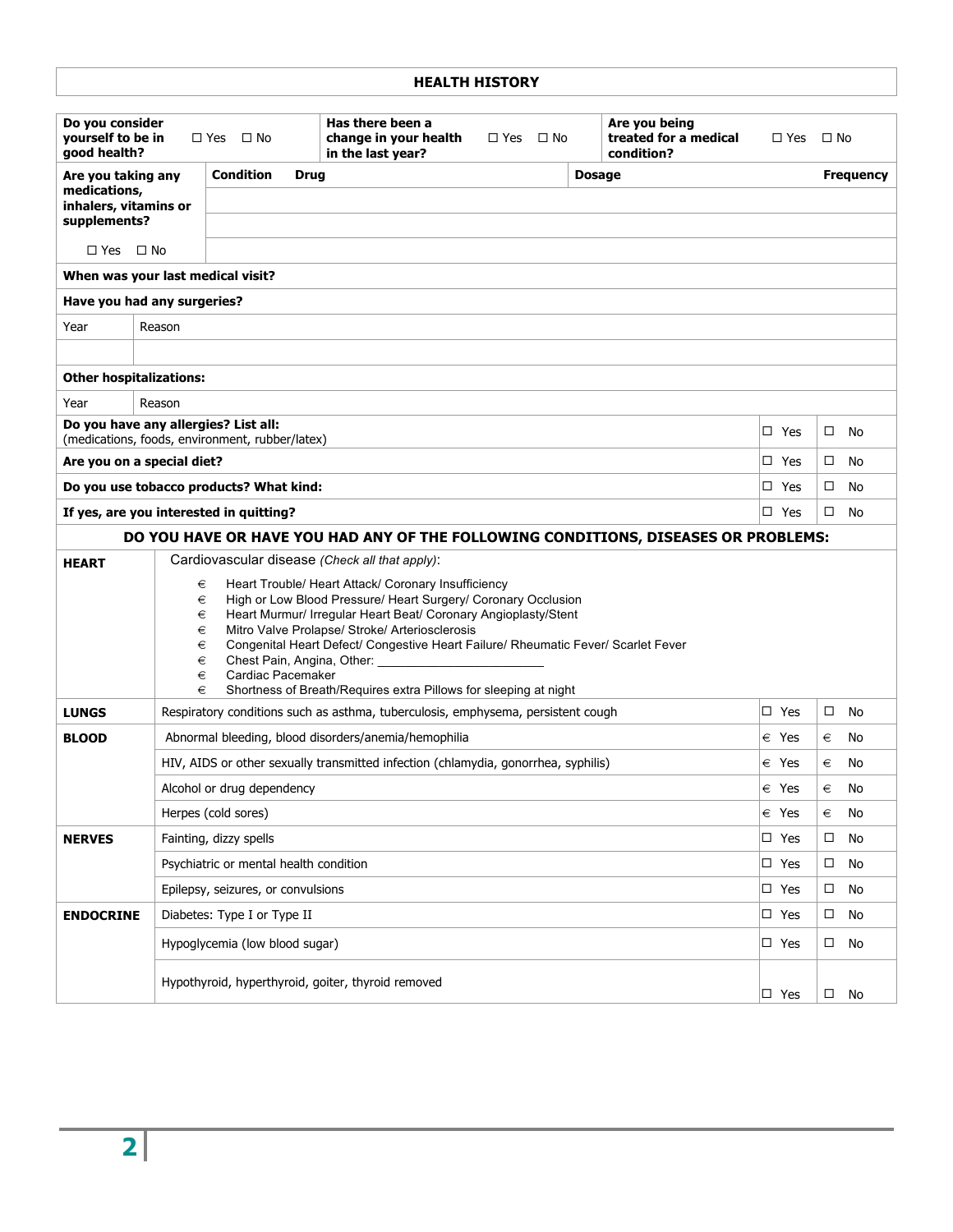| <b>BONES,</b>                        | Osteoporosis                                                                | □ | Yes | $\Box$ | No |
|--------------------------------------|-----------------------------------------------------------------------------|---|-----|--------|----|
| <b>JOINTS &amp;</b><br><b>ORGANS</b> | Arthritis or inflammatory rheumatism (painful swollen joints)               | □ | Yes | $\Box$ | No |
|                                      | Joint replacement (hip, knee)                                               | □ | Yes | $\Box$ | No |
|                                      | Liver disease, hepatitis, jaundice                                          | □ | Yes | □      | No |
|                                      | Bladder, kidney problems                                                    | □ | Yes | $\Box$ | No |
|                                      | Cancer, radiation, chemotherapy                                             | □ | Yes | $\Box$ | No |
|                                      | Is there any condition not mentioned in this form that should be discussed? | □ | Yes | □      | No |
| <b>WOMEN</b>                         | Currently or possibly pregnant (due date:                                   | □ | Yes | □      | No |
| <b>ONLY</b>                          | Taking birth control pills or hormone replacement therapy                   | □ | Yes | □      | No |

# **DENTAL**

| When was your last dental care visit:                                                            |                                       |                                                              |          |        |    |
|--------------------------------------------------------------------------------------------------|---------------------------------------|--------------------------------------------------------------|----------|--------|----|
| What was done at this last visit:                                                                |                                       |                                                              |          |        |    |
| When was your last dental hygiene 'cleaning treatment':                                          |                                       |                                                              |          |        |    |
| Have you ever been advised to take antibiotics before dental treatment?                          |                                       |                                                              | □<br>Yes | $\Box$ | No |
| Are there growths or sore spots in your mouth?                                                   |                                       |                                                              | □<br>Yes | □      | No |
| Have you ever been diagnosed with periodontal disease or gum disease?                            |                                       |                                                              | □<br>Yes | □      | No |
| Do you ever have dry or burning mouth?                                                           |                                       |                                                              |          |        | No |
| Have you ever had personalized instruction on caring for your teeth?                             |                                       |                                                              |          | □      | No |
| Have you ever had an allergic reaction to "freezing" (local anesthetic)?                         |                                       |                                                              |          |        | No |
| Do you have difficulty opening your mouth?                                                       |                                       |                                                              |          |        | No |
| Do you have any present dental problems? (sore teeth, sore gums, sensitive teeth, bleeding gums) |                                       |                                                              |          |        | No |
| Explain:                                                                                         |                                       |                                                              |          |        |    |
| Do you have any dentures, partials, crowns, bridges, implants, or other dental appliance?        |                                       |                                                              |          | $\Box$ | No |
| How often do you<br>brush your teeth:                                                            | How often do you<br>floss your teeth: | Is there anything about your smile that you<br>would change? |          |        |    |

# **COMMON SERVICES & FEES\***

| <b>PKG#1</b>                             | <b>PKG #2</b>                               | <b>PKG#3</b>                           |
|------------------------------------------|---------------------------------------------|----------------------------------------|
| 'Infant & Toddler'                       | 'Children & Youth'                          | 'Teens & Adults'                       |
| Ages 1-3 yrs \$19                        | Ages 4-13 yrs \$49                          | Ages 14+ \$99                          |
| Early and regular happy visits promote   | Includes complete dental hygiene            | Includes complete dental hygiene       |
| less anxiety, less cavities, and could   | assessment, risk assessment for oral        | assessment, risk assessment for oral   |
| prevent invasive and expensive treatment | diseases, dental hygiene diagnosis and      | diseases, dental hygiene diagnosis and |
| in the long term. Up to 15 minutes of    | proposed treatment plan, one-on-one         | proposed treatment plan, one-on-one    |
| $time$ <sup>*</sup> .                    | oral hygiene instruction, tartar/stain      | oral hygiene instruction, tartar/stain |
|                                          | removal & application of                    | removal & application of               |
|                                          | anticariogenics/antimicrobials (if          | anticariogenics/antimicrobials (if     |
|                                          | required, based on individual client need). | required, based on individual client   |
|                                          | Up to 30 minutes of time*                   | need). Up to 60 minutes of time*       |